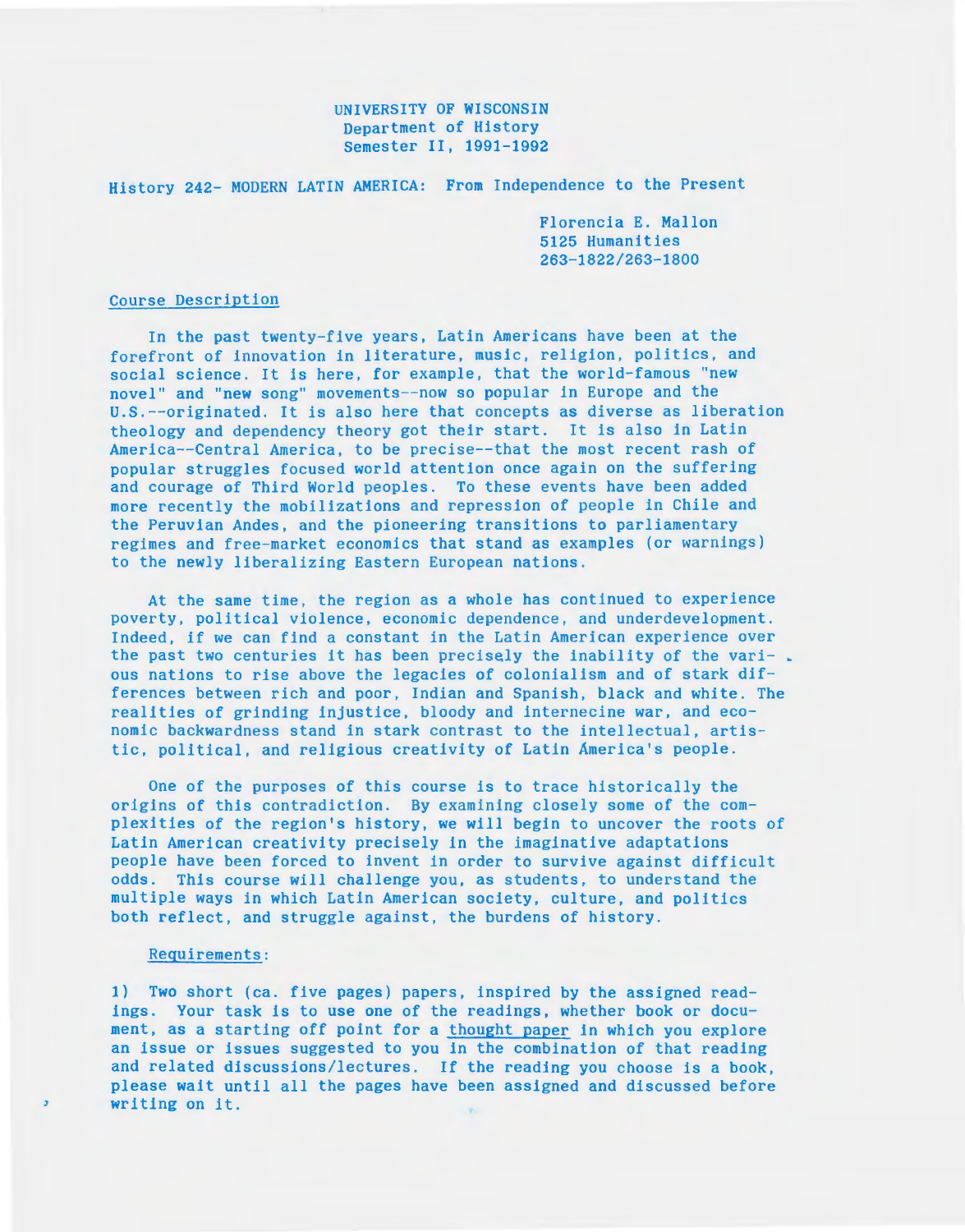History 242--Modern Latin America--Mallon--page 2

2) Exams: (a) An in-class midterm, consisting of one essay question selected from a list of three review questions handed out ahead of time; and (b) A final exam, consisting of one comprehensive essay question, one essay on the second half of the course, and an I.D. section also based on the second half of the course.

3) Honors/Extra Credit Option: A semester project, consisting of an 8 to 10-page life history. You detail the experiences of a specific individual, *in* a specific country, over a period of forty years. The criteria for defining the individual will be established in consultation with the T.A. and/or the professor. In addition to the life history itself, you will also present a 1-page proposal for the project, due the fifth week of class, and an abstract of 1-2 pages, to be handed in with the life history. In the abstract, you should explain what you are trying to accomplish in your life history, and honestly assess how well you think you meet your goals. The details of the project, how to carry it out and what it entails, can be discussed with the T.A. or professor periodically throughout the semester. As an extra credit or honors option, the project *is* undertaken *in* lieu of one of the short papers.

4) Grading: Short papers: 30% (15% each}; midterm: 20%; final exam: 30%; discussion: 20%; honors/extra credit option: to be discussed with professor and T.A.

List of Assigned Readings:

Argueta, Manlio, One Day of Life (New York: Random House, 1983).

- Beezley, William and Judith Ewell, The Human Tradition in Latin America: The Twentieth Century (Wilmington, Del.: Scholarly Resources, 1987).
- Diacon, Todd, Millenarian Vision, Capitalist Reality: Brazil's Contestado Rebellion, 1912-1916 (Durham, NC: Duke University Press, 1991}.
- Mallon, Florencia E., The Defense of Community *in* Peru's Central Highlands: Peasant Struggle and Capitalist Transition, 1860-1940 (Princeton, N.J.: Princeton University Press, 1983).

Mastretta, Angeles, Mexican Bolero (London: Penguin, 1991).

Winn, Peter, Weavers of Revolution: The Yarur Workers and the Chilean Road to Socialism (New York: Oxford University Press, 1986).

SCHEDULE OF LECTURES, READINGS, DISCUSSIONS, AND WRITTEN ASSIGNMENTS

UNIT I- FROM COLONIES TO NATION-STATES? (1810-1930)

Week 1- The Colonial Heritage 1/22- Introduction 1/24- Independence and its Aftermath No Reading; No Discussion Sections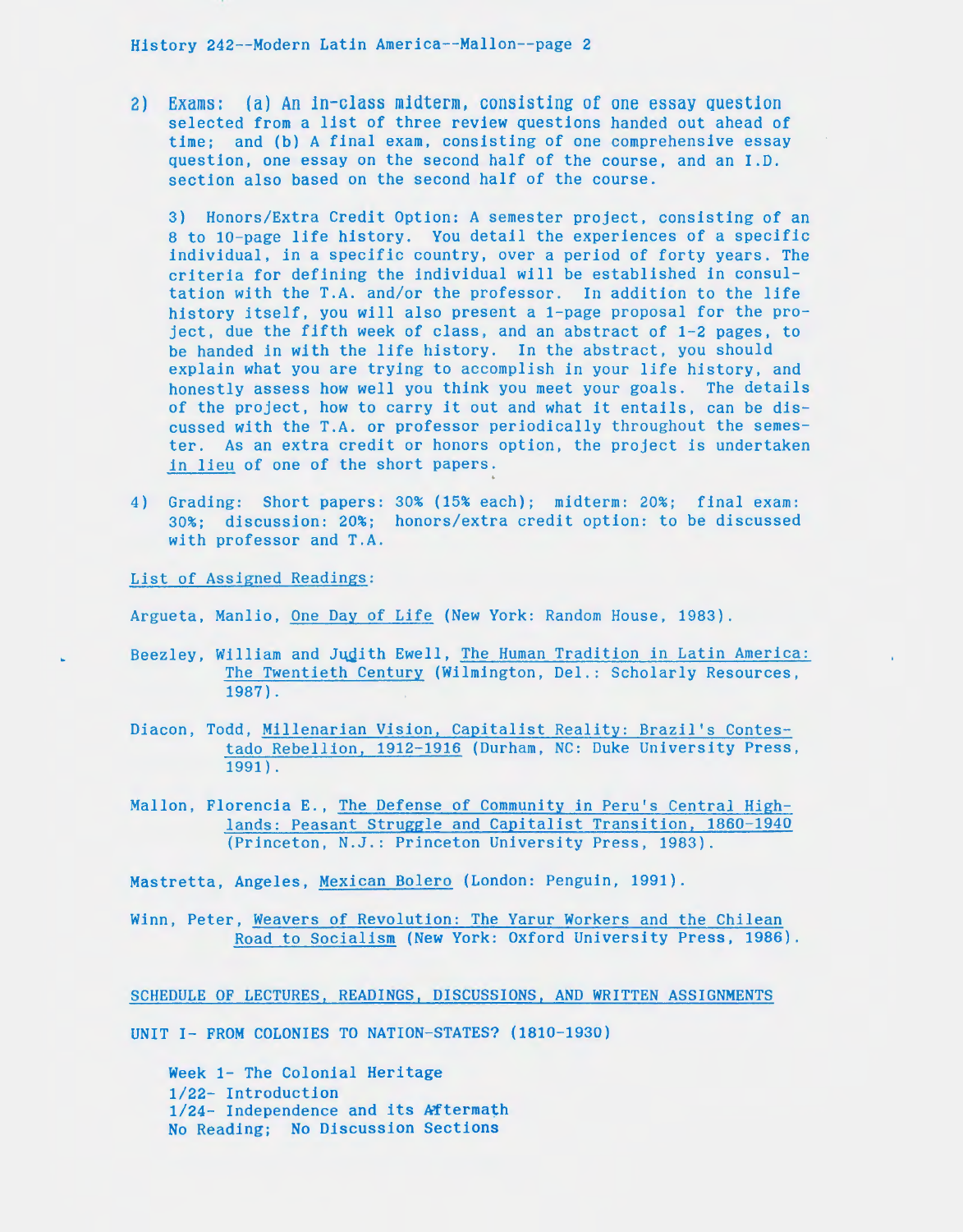$\overline{z}$ 

Week 2- Neocolonialism vs. Autarky, 1825-1860 1/27- Between the Masses and the World Economy: Haiti and Paraguay 1/29- The Frustrating Search for Stability: Mexico 1/31- The Exceptions: Brazil and Cuba Reading: Mallon, pp. 3-57 . Document # 1 Week 3- The Penetration of Capital, 1860-1930  $2/3$ - Cuba 2/5- Bolivia 2/7- Brazil Reading: Mallon, pp. 57-243. Week 4- Nineteenth-Century Politics and the Nation-State, 1850-1900 2/10- The Birth of an Authoritarian State: Mexico 2/12- The Struggle over Democracy: Chile 2/14- A Country "Born Liberal"? Argentina Reading: Document # 2. Week 5- Indians, Peasants, and the Nation 2/17- Yaqui Resistance and Survival 2/19- The Construction of Neocolonialism in the Andes 2/21- The Mexican Revolution Reading: Diacon, entire. Week 6- The Emerging Balance of Power 2/ 24-The Afro -Argentines of Buenos Aires 2/ 26- The Violent Result: El Salvador, 1932 2/28- Map Quiz and Review Session for Midterm NO DISCUSSION SECTIONS; Begin Mastreta. UNIT II- THE FRUITION OF CAPITALISM, 1920-1960 Week 7- Crisis: The Great Depression 3/2- MIDTERM IN CLASS 3/4- Authoritarianism vs. Popular Front: Argentina, Brazil, and Chile 3/6- A Populist Alternative: Cárdenas in Mexico Reading: Mastreta, Mexican Bolero; Beezley and Ewell, pp. 1-13;  $27 - 40$ . \*\*\*\*\*\*SPRING BREAK, MARCH 7-15\*\*\*\*\*\* Week 8- The Development of Capitalism in Agriculture 3/16- Continuity and Change: The Great Estate 3/18- The Capitalist Plantation 3/20- The Peasant Response: Politics and Consciousness Reading: Mallon, pp. 247-348. Week 9- The Development of Capitalism in Industry 3/23- Industrial Capitalism and the Native Entrepreneur 3/25- The Role of Foreign Capital 3/27- The Rise of the Working Class Reading: Beezley and Ewell, pp. 15-25; 59-88; 103-50.